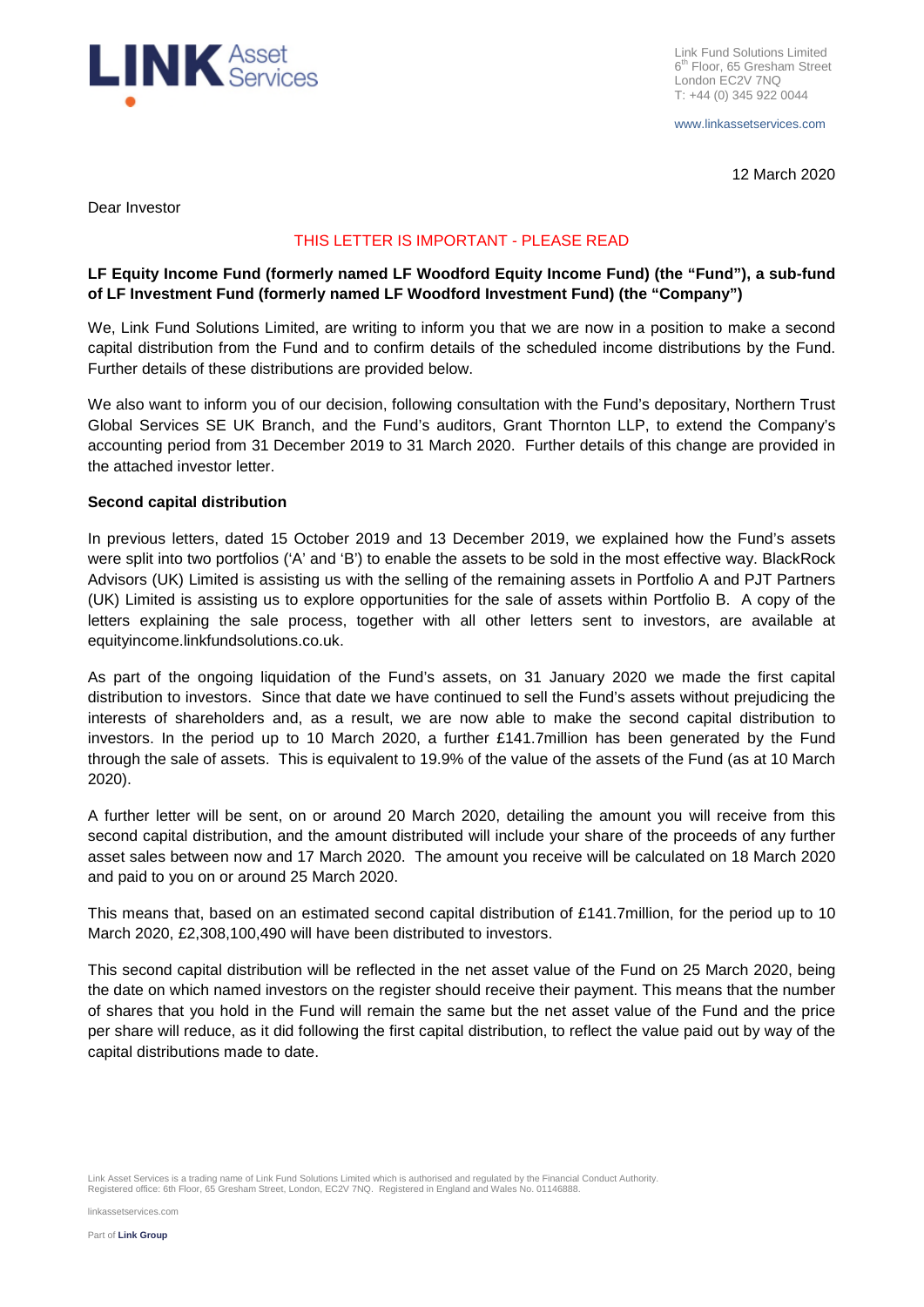

It is intended that further capital distributions will be made as and when suitable amounts of cash have been raised from the sale of the remaining assets of the Fund. At this stage we are unable to advise you of the exact timing and amount of these future capital distributions as this is dependent upon the sale of the Fund's assets. Investors should be aware that the assets that remain to be sold are the less liquid assets of the Fund and disposing of these assets may take longer than was the case for the sales to date.

#### **Income Distributions**

As explained in the attached letter, the Company's year-end accounting reference date has been extended from 31 December 2019 to 31 March 2020. This change will not affect the two scheduled income distributions by the Fund to investors which were explained in our letters of 13 December 2019 and 10 January 2020.

The first of these income distributions, relating to the period ending 31 December 2019, was made on 29 February 2020.

The second scheduled income distribution, for the period 1 January to 17 January 2020, will be calculated and paid on 17 March 2020, i.e. two months following the date of the final calculation of the value of the Fund's assets prior to it entering wind up.

#### **Summary of investor distributions timetable**

The table below summarises recent and scheduled future distributions to investors.

| Date                       | Description of payment to investors                                                                                                        |
|----------------------------|--------------------------------------------------------------------------------------------------------------------------------------------|
| 29 February 2020           | Income distribution for period to 31<br>December 2019 paid to investors ('first<br>income distribution')                                   |
| 17 March 2020              | Scheduled date for payment of the<br>income distribution for period 1 January<br>2020 to 17 January 2020 ('second income<br>distribution') |
| On or around 25 March 2020 | Scheduled date for payment of<br>the<br>second capital distribution                                                                        |

Please note that if you invested through a platform then distribution payments may not reach your account on the same day, due to the time it takes for the platform provider to process your payment.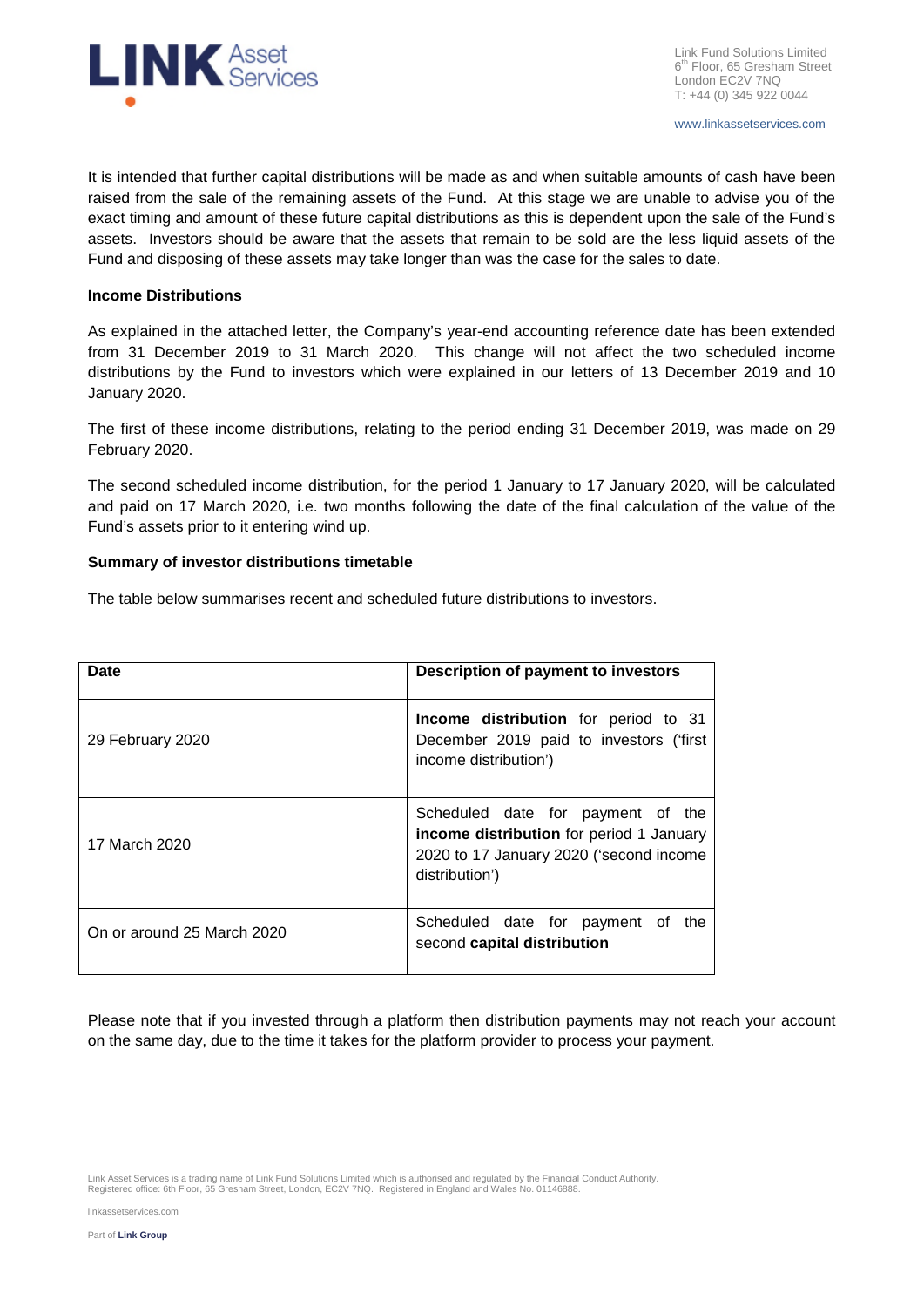

Link Fund Solutions Limited 6<sup>th</sup> Floor, 65 Gresham Street London EC2V 7NQ T: +44 (0) 345 922 0044

www.linkassetservices.com

#### **Further information**

We will continue to write to you to keep you informed throughout the winding up process in relation to future capital distributions and other developments. In the meantime, if you require any further information, please refer to the frequently asked questions and answers document on our website: equityincome.linkfundsolutions.co.uk. If you have any questions regarding this letter, please contact us on 0333 300 0381 or alternatively email us at equityincome@linkgroup.co.uk.

Yours faithfully

kazed

Karl Midl **Managing Director, Link Fund Solutions Limited**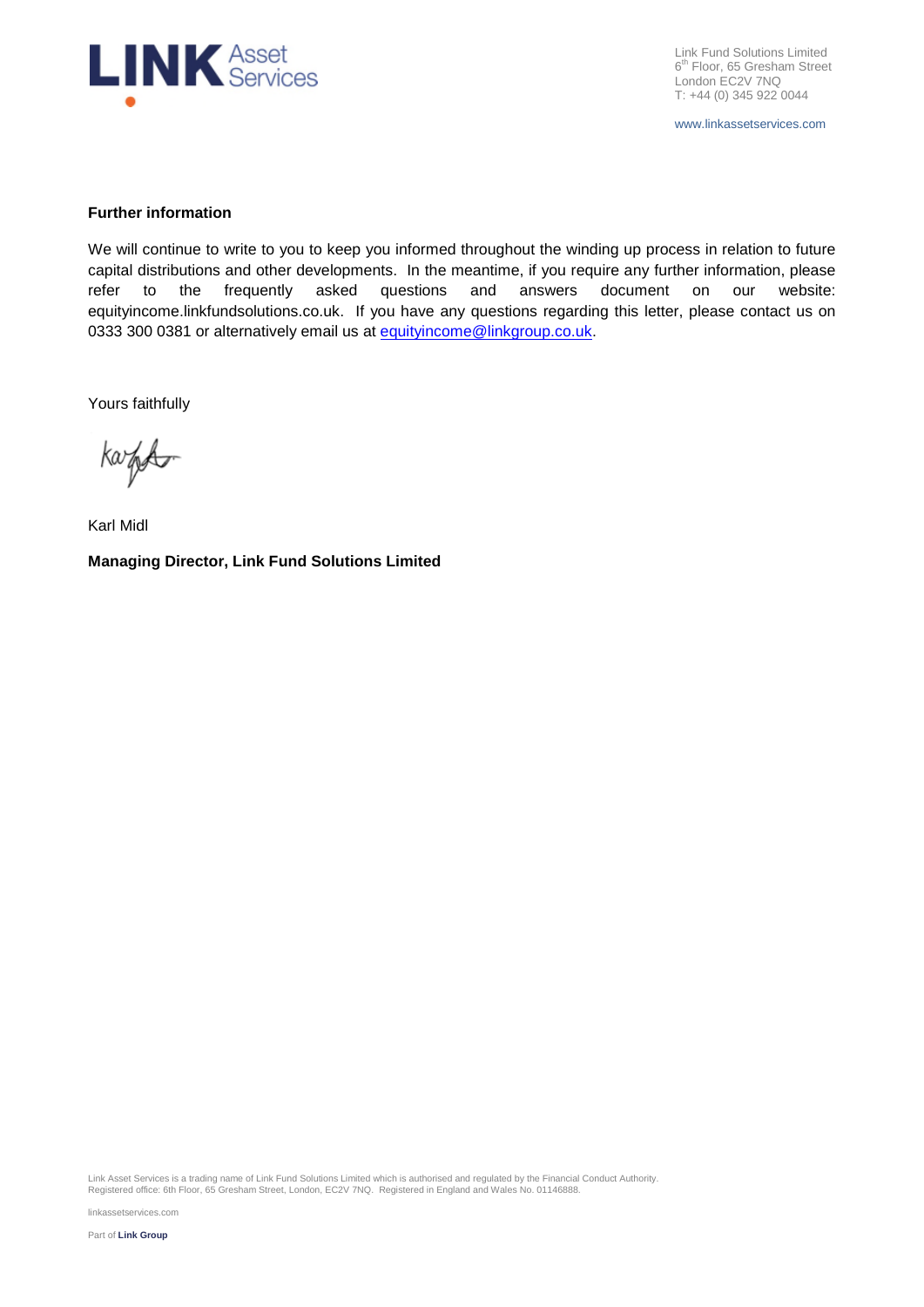

www.linkassetservices.com

Dear Investor,

## **THIS LETTER IS IMPORTANT - PLEASE READ**

## **LF Equity Income Fund (formerly named LF Woodford Equity Income Fund) (the "Fund"), a sub-fund of LF Investment Fund (formerly named LF Woodford Investment Fund) (the "Company")**

## **Notification of change of Annual Accounting Date of the Fund**

We, Link Fund Solutions Limited ("LFS"), write to advise you that the annual accounting period of the Fund has been extended from 31 December 2019 to 31 March 2020, and will now therefore cover the period from 1 January 2019 to 31 March 2020. This letter provides further information regarding this change to the timeline and explains the reason for the extension.

## **1. Reason for extending the accounting period**

Following our consultation with the Depositary to the Fund, Northern Trust Global Services SE UK Branch and, the Fund's auditor, Grant Thornton LLP, we have agreed with those parties to extend the accounting period of the Fund to 31 March 2020. This will mean that the Fund's annual report and financial statements will cover a fifteen-month period from 1 January 2019 until 31 March 2020 and will be published no later than 31 July 2020.

Grant Thornton LLP, the independent auditor of the Fund also acts as the independent auditor of the Schroder UK Public Private Trust PLC (formerly named the Woodford Patient Capital Trust PLC) (the "Trust") which was previously managed by Woodford Investment Management Limited. In addition to acting as the authorised corporate director of the Fund, LFS also acts as the authorised investment fund manager of the Trust.

Whilst the Trust is an independent company with its own Board of Directors it is recognised that it has a number of assets within its portfolio which are common to the Fund. As we have previously advised investors, the Fund is now in formal wind-up and as such the audit of the Fund is being carried out on this basis. This means that the Fund's financial statements will consider the imminent realisable value of certain assets and in particular the unquoted and less liquid assets. The Trust is not in this position and will prepare its financial statements on a going concern basis. The consequence of applying two different accounting bases is that this may lead to differences in the valuation of certain assets that are held both in the Fund and the Trust.

We have discussed this issue with GT and LFS has concluded that the audit of the Trust should be completed before the audit of the Fund commences. This is the reason that the accounting period has been extended.

## **2. Revised Prospectus**

The Prospectus of the Fund has been updated to reflect the change to the accounting period and the consequential re-designation of the 31 December 2019 distribution as an interim distribution as opposed to a final distribution. The updated Prospectus can be found at [http://www.linkfundsolutions.co.uk/541.cshtml]

Link Asset Services is a trading name of Link Fund Solutions Limited which is authorised and regulated by the Financial Conduct Authority.<br>Registered office: 6th Floor, 65 Gresham Street, London, EC2V 7NQ. Registered in En

linkassetservices.com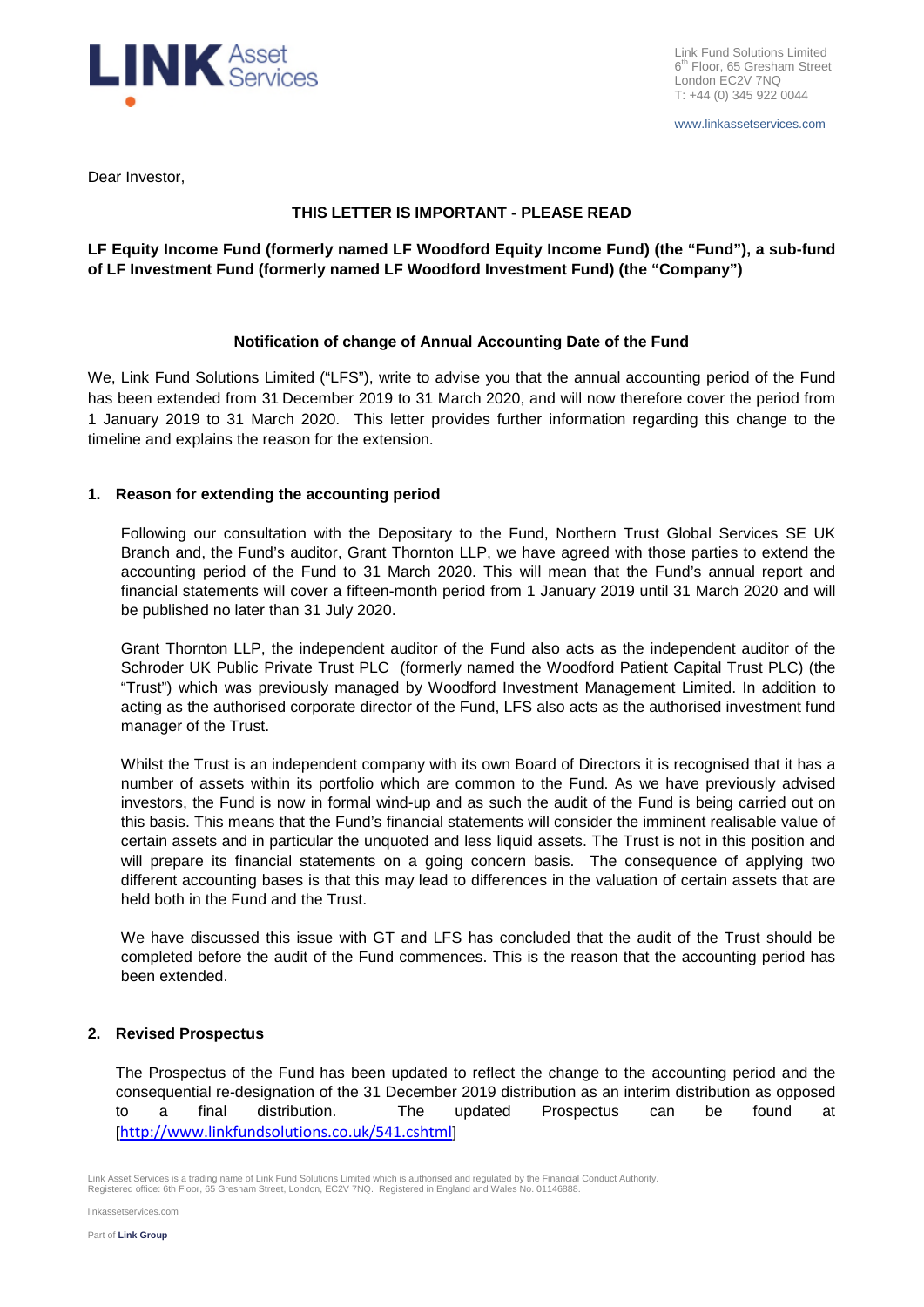

www.linkassetservices.com

### **3. Distribution**

The change in annual accounting date does not impact the distribution of income calculated as at 31 December 2019 and paid on 28 February 2020. However, it is important to note that this distribution will now be classified as an interim distribution as opposed to a final distribution because it was made before the extended accounting period ends. You will have received a tax voucher that states that this is a final distribution however this will now be incorrect and the payment should be treated as an interim distribution.

Please note that this change does not impact the timing or value of the special income distribution declared on 17 January 2020 and due for payment on 17 March 2020. This will remain the Fund's last income distribution payment prior to the completion of the Fund winding up.

### **4. Costs in relation to the extension of the accounting period**

The extension of the accounting period will not result in any additional cost to investors.

## **5. Summary information**

The FCA rules require that, when the accounting period of a fund is extended, shareholders are provided with a summary of the investment activities that have taken place in the Fund during that period. We have also set out below a timeline of key events since 1 January 2019.

### **Timeline of key events**

The below table sets out the key events for the Fund since 1 January 2019, and also summarises the investor communications (all available at https://equityincome.linkfundsolutions.co.uk/):

| <b>Date</b>                 | <b>Events</b>                                                                     |
|-----------------------------|-----------------------------------------------------------------------------------|
| 1 January to 2<br>June 2019 | Fund operating under normal circumstances                                         |
| 3 June 2019                 | Dealing in the Fund suspended (investors notified in letter dated 4 June<br>2019) |
| 1 July 2019                 | Investor letter updating on continuation of suspension                            |
| 29 July 2019                | Investor letter updating on continuation of suspension                            |
| 23 August 2019              | Investor letter updating on continuation of suspension                            |
| 23 September<br>2019        | Investor letter updating on continuation of suspension                            |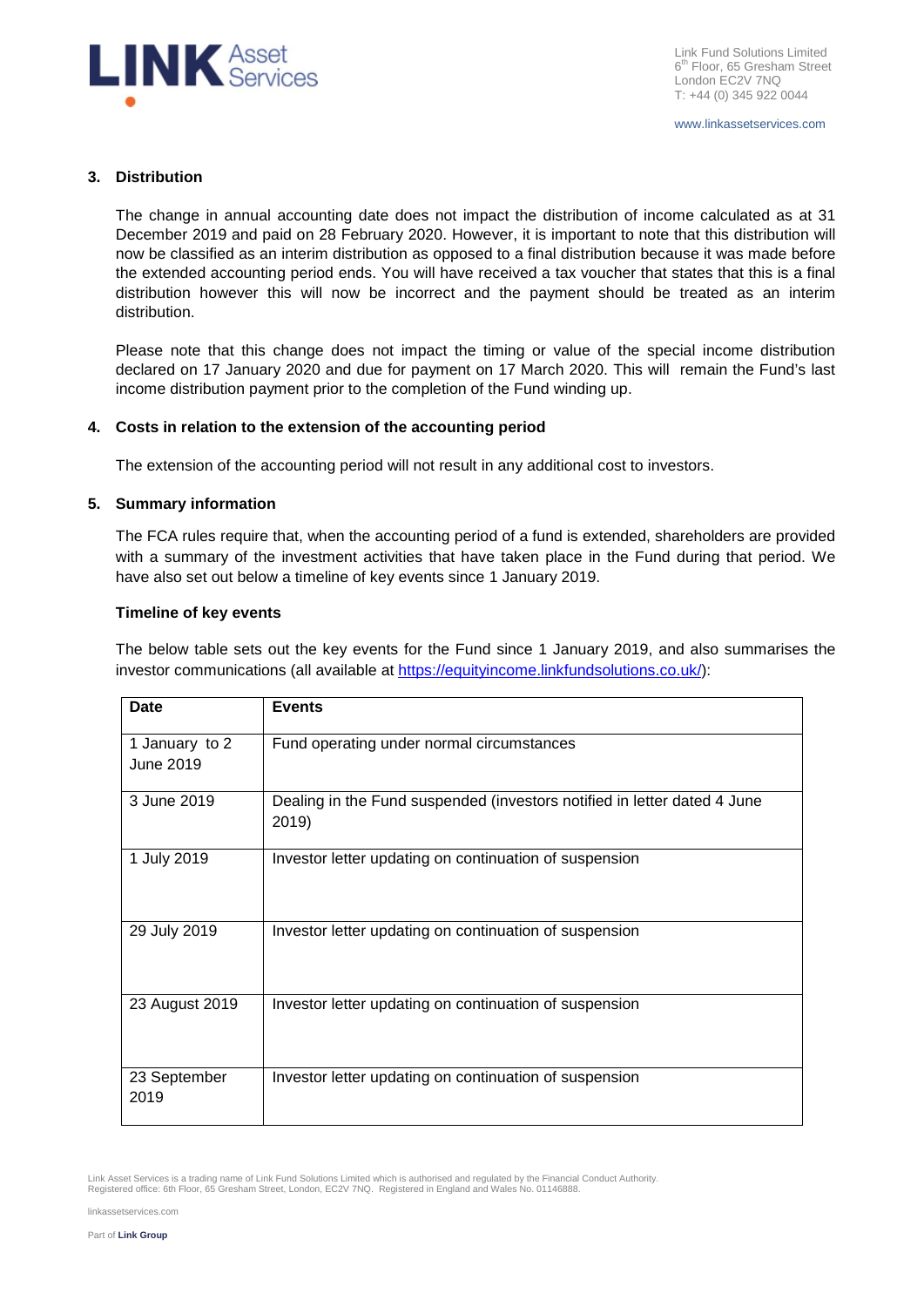

Link Fund Solutions Limited 6<sup>th</sup> Floor, 65 Gresham Street London EC2V 7NQ T: +44 (0) 345 922 0044

www.linkassetservices.com

| 15 October 2019 | Investor letter advising of -                                                                                                                             |  |
|-----------------|-----------------------------------------------------------------------------------------------------------------------------------------------------------|--|
|                 | i.<br>our decision to wind up the Fund;                                                                                                                   |  |
|                 | the immediate cessation of Woodford Investment Management<br>ii.<br>Limited (WIM") as delegated investment manager;                                       |  |
|                 | the appointment with immediate effect of BlackRock Advisors (UK)<br>iii.<br>Limited ("BlackRock") as transition manager; and                              |  |
|                 | the appointment in July of PJT Partners (UK) Limited ("PJT") as<br>iv.<br>specialist broker to sell unlisted and certain highly illiquid listed<br>assets |  |
| 13 December     | Investor letter advising: of the change of name of the Fund with immediate                                                                                |  |
| 2019            | effect, that the winding up of the Fund would commence on 18 January                                                                                      |  |
|                 | 2020, of progress in realising the Fund's assets, and of expected                                                                                         |  |
|                 | distributions to investors (including that the first capital distribution was<br>targeted for late January 2020).                                         |  |
| 10 January 2020 | Investor letter advising that winding up of the Fund would begin on 18                                                                                    |  |
|                 | January 2020, and updating on the timetable for the first capital distribution<br>and payment dates for the income distributions.                         |  |
| 29 January 2020 | Investor letter regarding the first capital distribution to investors, including                                                                          |  |
|                 | advising that this would be paid on or around 30 January 2020.                                                                                            |  |

# **The below sets out the key investment activity undertaken since 1 January 2019**

| <b>Period</b>                | <b>Investment Activity</b>                                                                                                                                                                                                                                        |
|------------------------------|-------------------------------------------------------------------------------------------------------------------------------------------------------------------------------------------------------------------------------------------------------------------|
| 1 January to 2<br>June 2019  | WIM was managing the Fund in accordance with the investment objective<br>and policy of the Fund. The investment activity in that period was<br>summarised by WIM at page 7 of the Fund's 2019 interim report.<br>[http://www.linkfundsolutions.co.uk/541.cshtml]. |
| 3 June to 14<br>October 2019 | During this period WIM was focussed on restructuring the portfolio to<br>achieve sufficient liquidity to meet known and potential future investor<br>redemptions, whilst continuing to meet the Fund's investment objective and<br>policy.                        |
|                              | PJT appointed from mid-July 2019 to seek potential buyers for the unquoted<br>assets and certain highly illiquid listed assets.                                                                                                                                   |